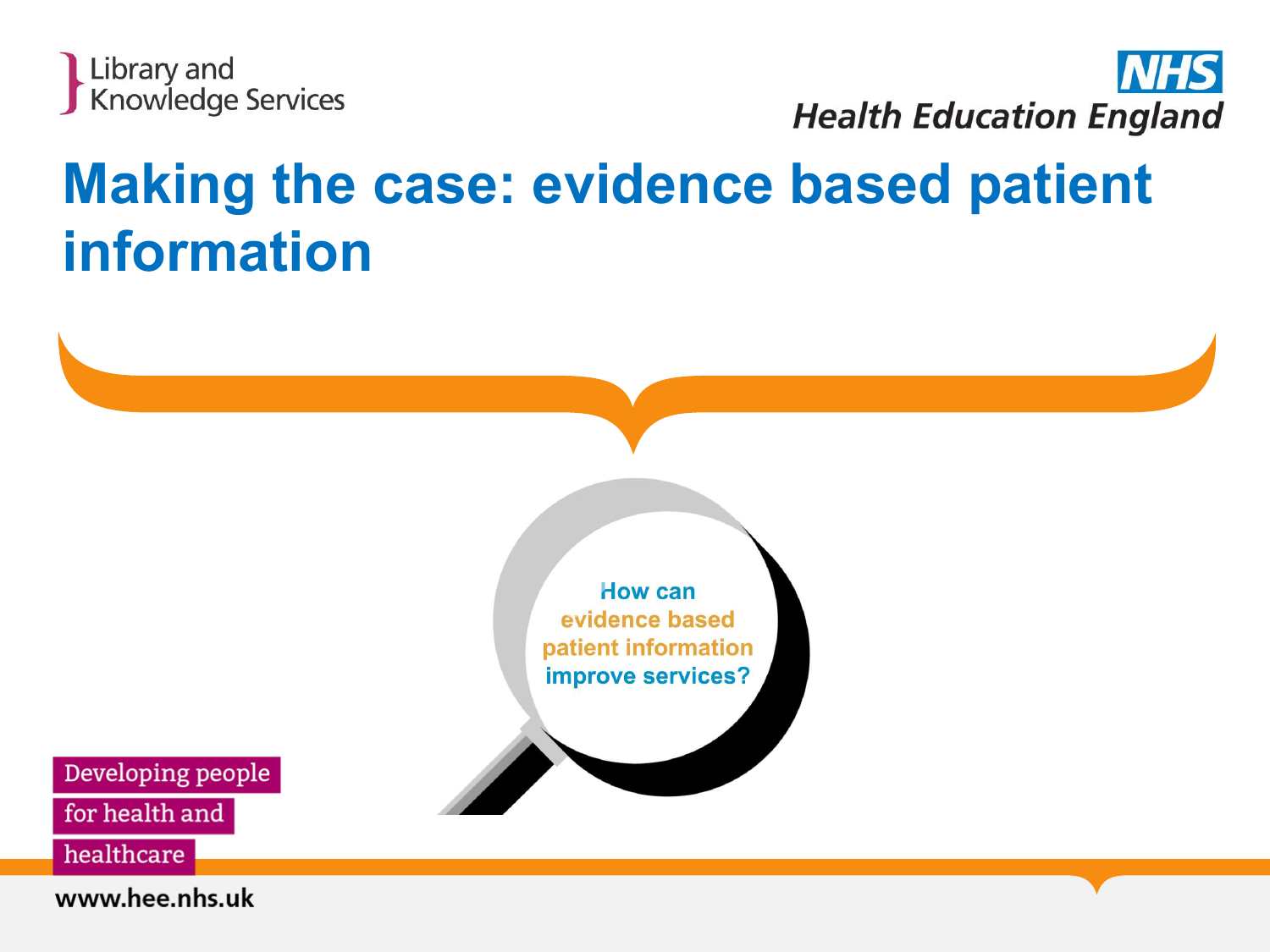



#### **Project group**

- **Emily Hopkins**, Health Education England
- **Deena Maggs**, The King's Fund
- **Victoria Treadway**, NHS RightCare
- **Vicki Veness**, Royal Surrey County Hospital NHS Foundation Trust
- **Jacqui Watkeys**, Walsall Healthcare NHS Trust
- **Suzanne Wilson**, Northumberland, Tyne and Wear NHS Foundation **Trust**

Project sponsor: Ruth Carlyle, Head of Library & Knowledge Services and Technology Enhanced Learning, HEE Midlands and East.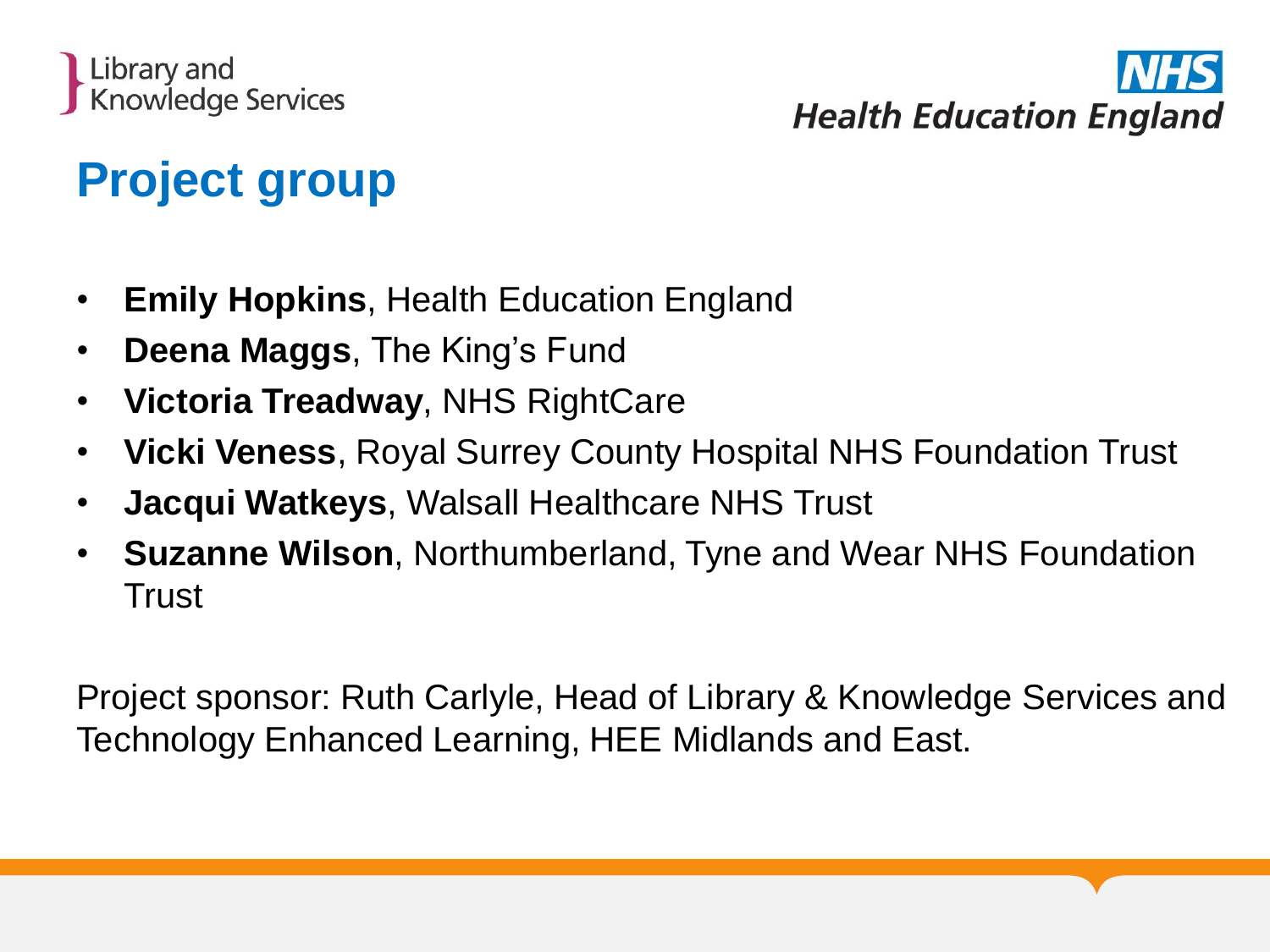### Library and<br>Knowledge Services

#### **NHS Health Education England**

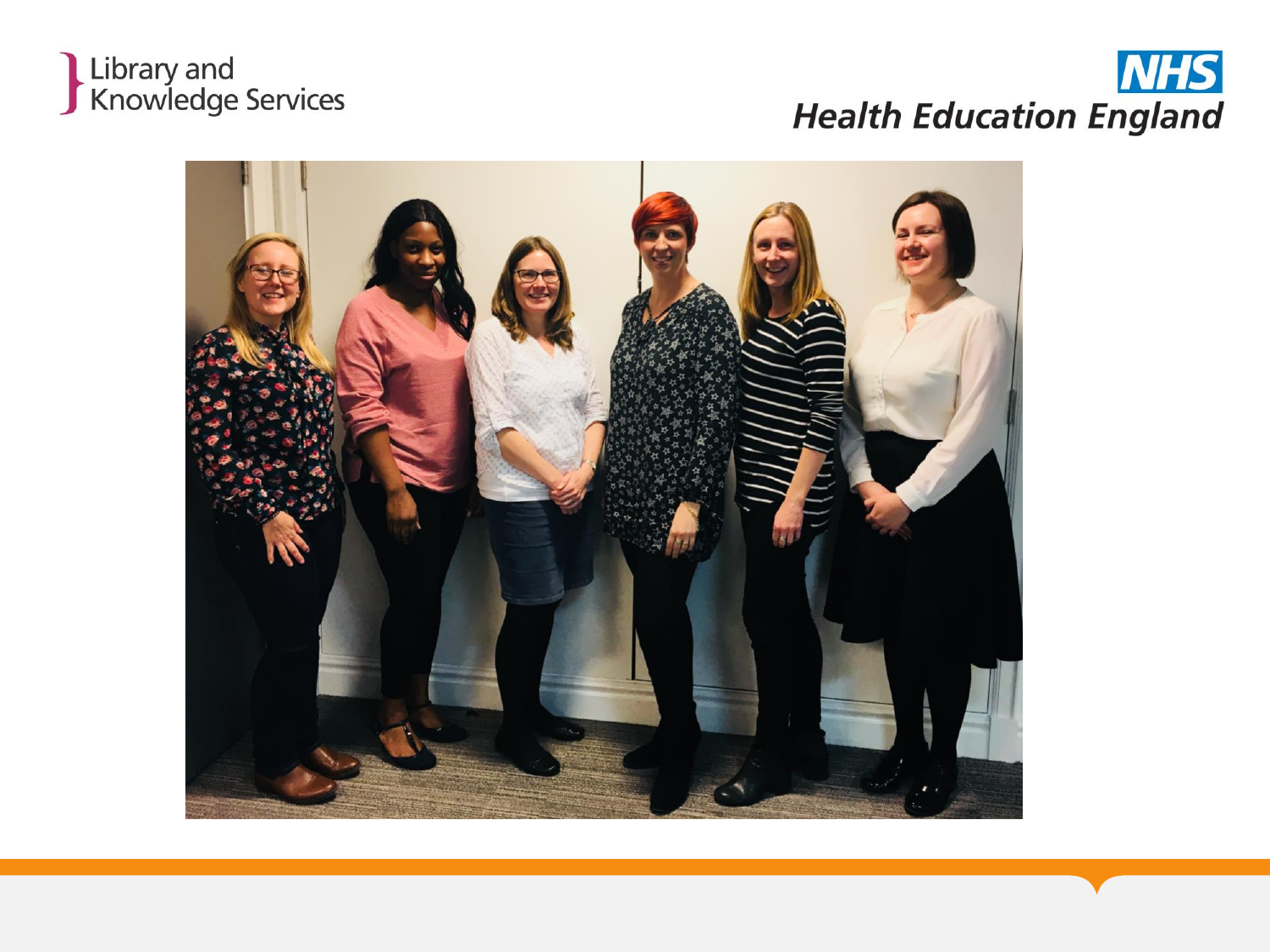



#### **Today**

- Overview of the project
- Learning and top tips for Library & Knowledge Services
- Supporting tools
- What next?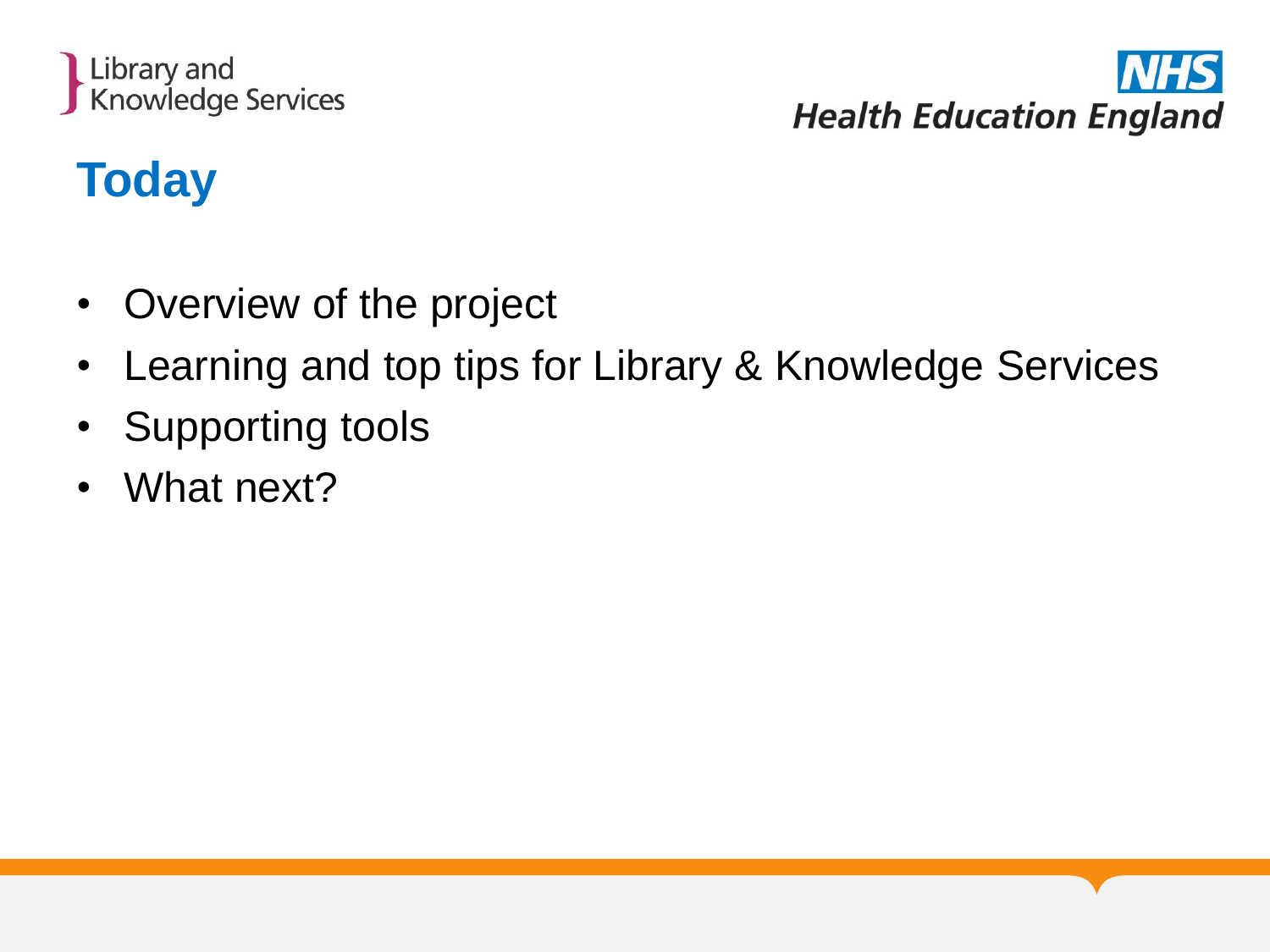

#### **Aim**

- To influence and advocate the importance of evidence for health information for patients, carers and the public in healthcare settings
- To reflect on how to influence key stakeholders and develop a set of case studies and notes which will support others to achieve this within their local NHS settings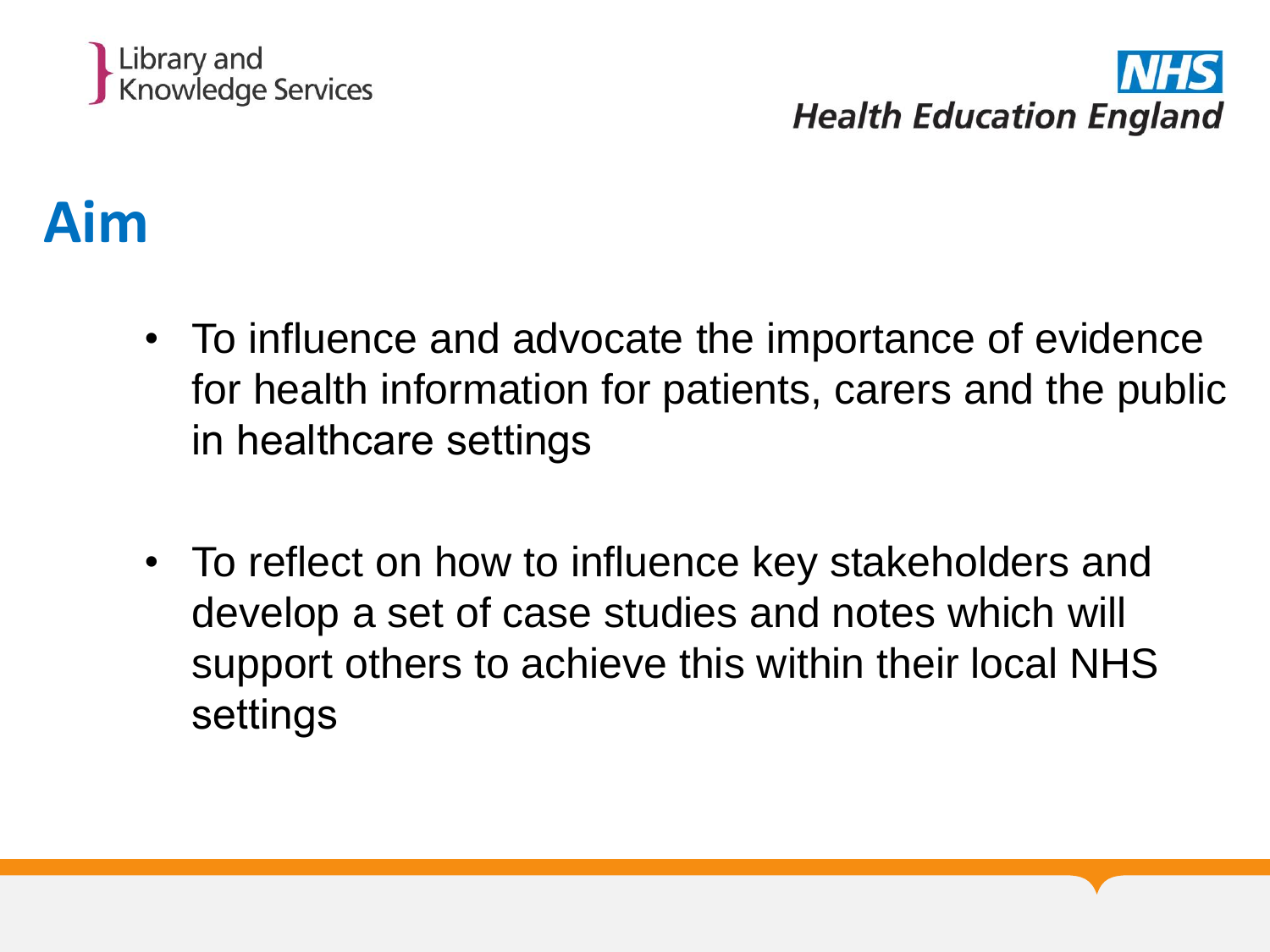

## **Why does patient information need to be evidence based?**

- Five Year Forward View, NHS England, 2014
- The Power of Information, DH, 2012
- Making the Case for Information: The evidence for investing in high quality health information for patients and the public, Patient Information Forum (PIF,) 2014
- Knowledge for Healthcare, HEE, 2015
- Long Term Plan, NHS England, 2019

Strategic priorities:

- Patient experience
- Self-management
- Shared decisionmaking
- Health system sustainability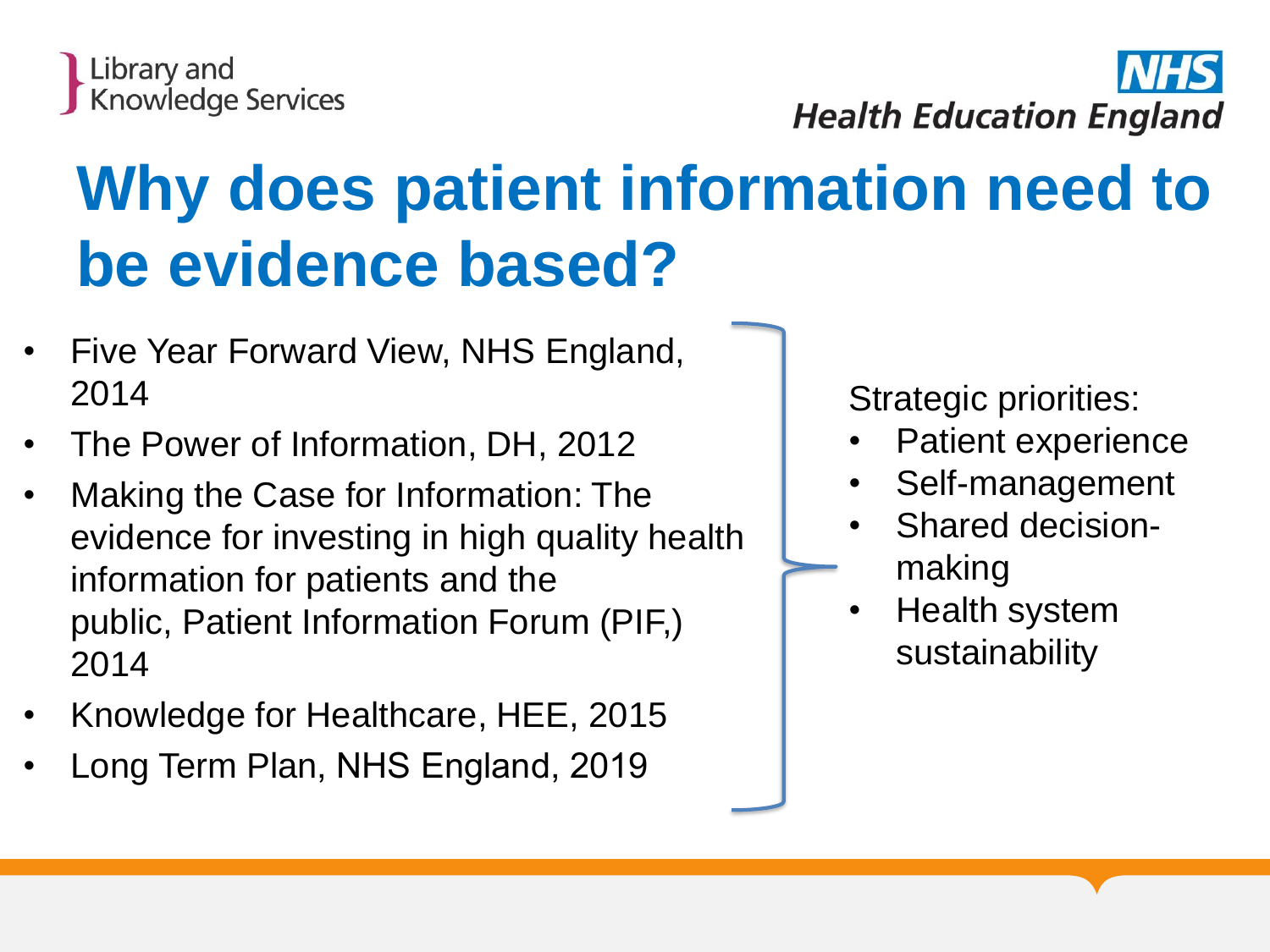



## **Golden nuggets of learning**

Captured from:

- Review of the evidence
- Learning from library networks
- Influencing exercise undertaken in 3 NHS Trusts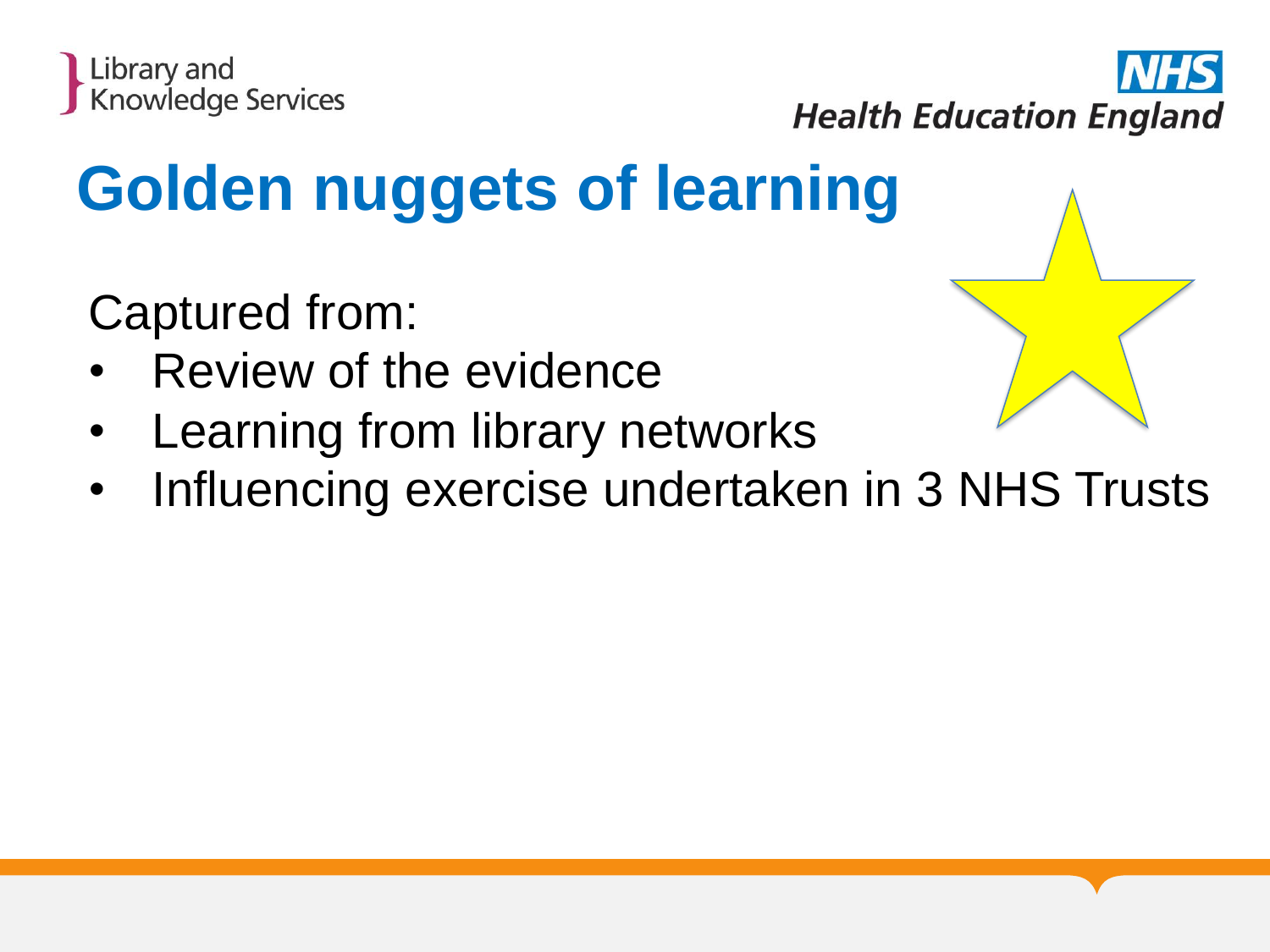



## **Golden nuggets of learning**

Themes:

- 1. Health system considerations
- 2. LKS capacity
- 3. Organisational culture
- 4. Organisational processes
- 5. Influencing
- 6. Literacy

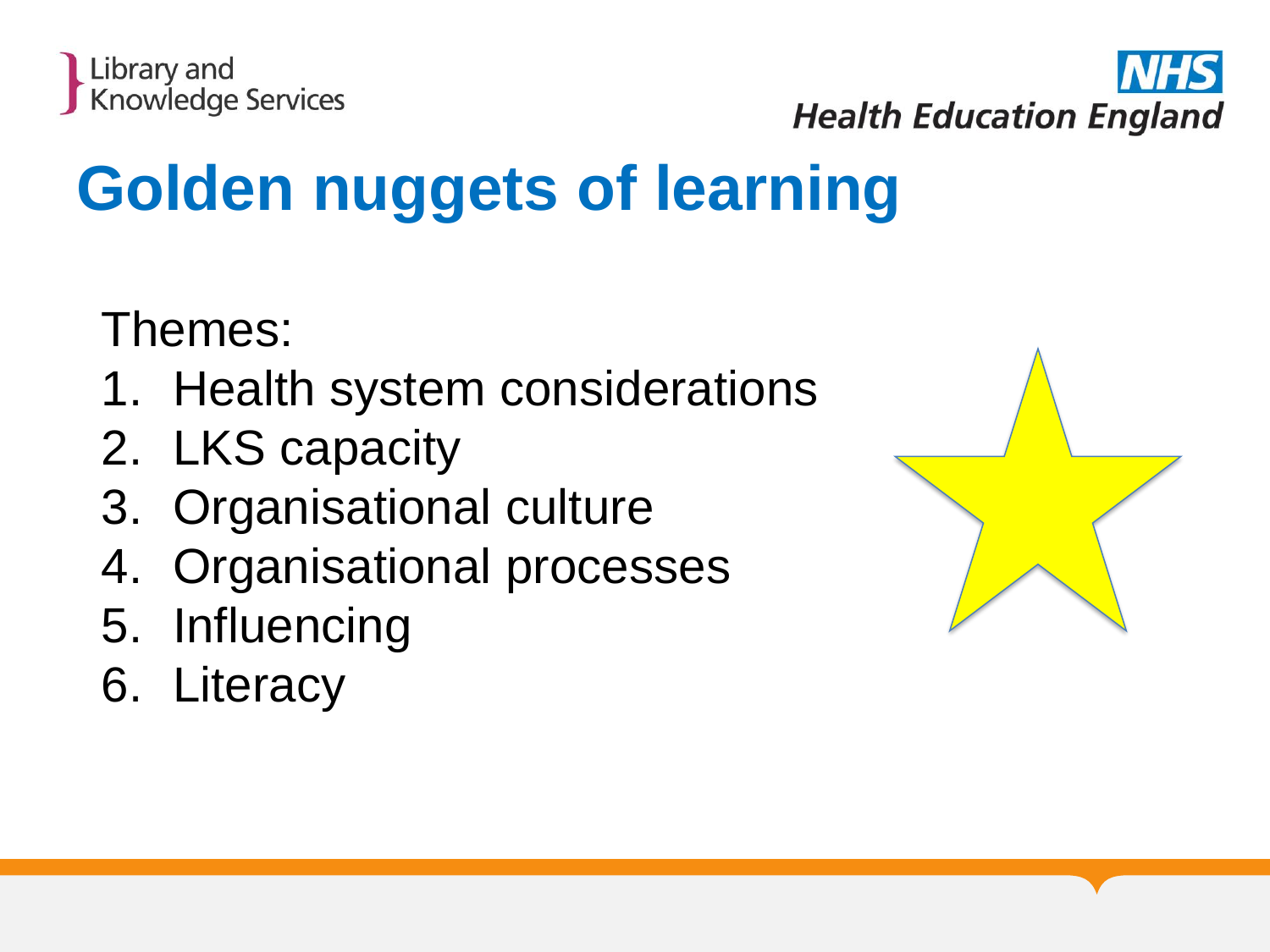

### **1. Health system considerations**

- In the literature, when patient information is described as "high quality", it doesn't necessarily mean "evidence based"
- High quality, evidence based patient information has a positive impact on service utilisation and health costs, patients' experience of healthcare and patients' health behaviour and status
- There are positive impacts on service use and costs, substantial capacity savings, significant returns on investment
- A key driver for NHS Trust boards and senior leaders
	- Actively involving people in decisions about their healthcare helps to reduce unwarranted variations in treatment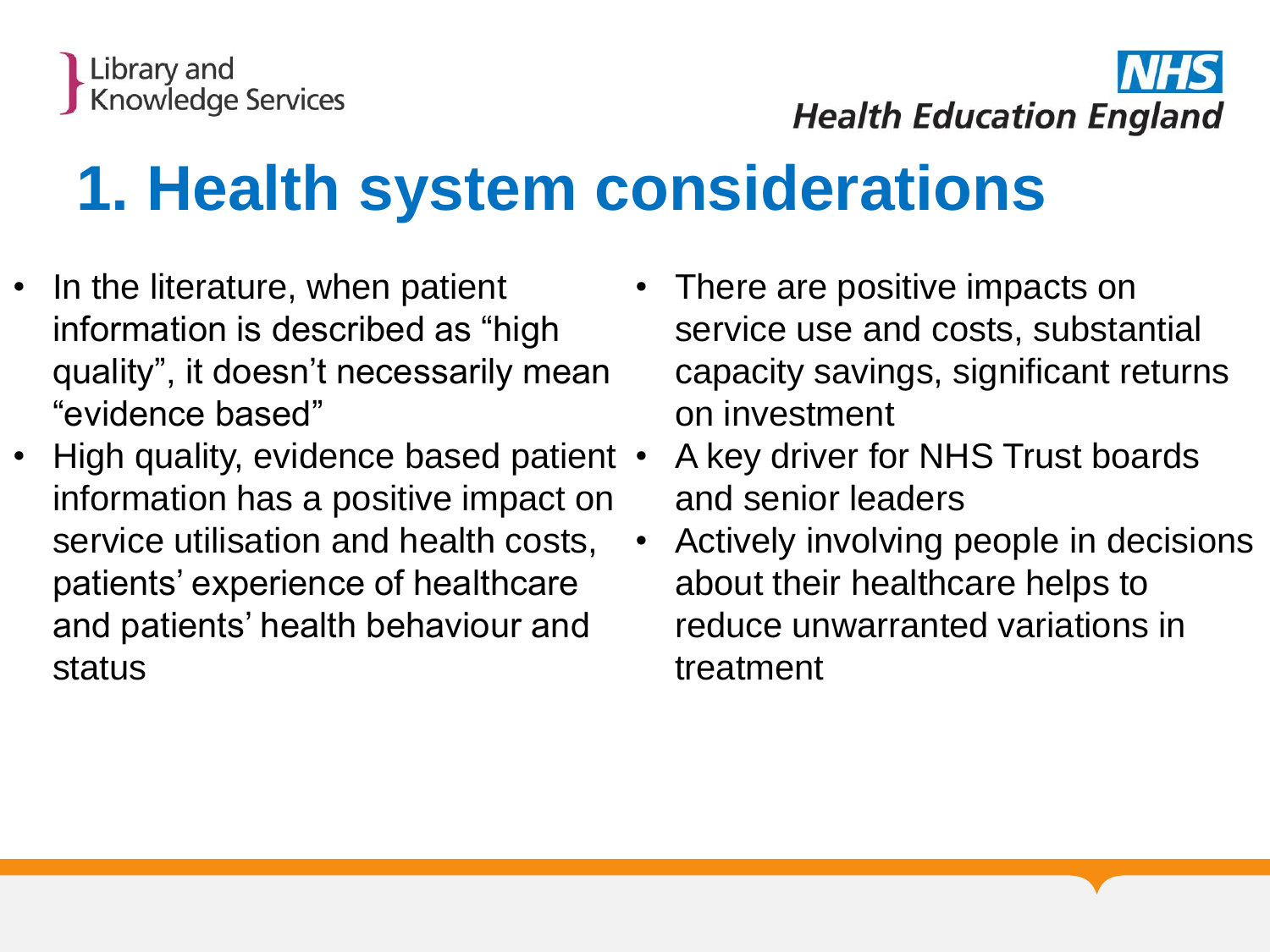



### **2. LKS capacity**

- There is a role for LKS in providing evidence support though capacity needs to be considered
- Sourcing evidence for patient information is a core part of our literature search service. It can save clinical staff time and effort in identifying recent evidence
- Other health care roles, e.g. Apprentice or volunteer can help to audit patient information leaflets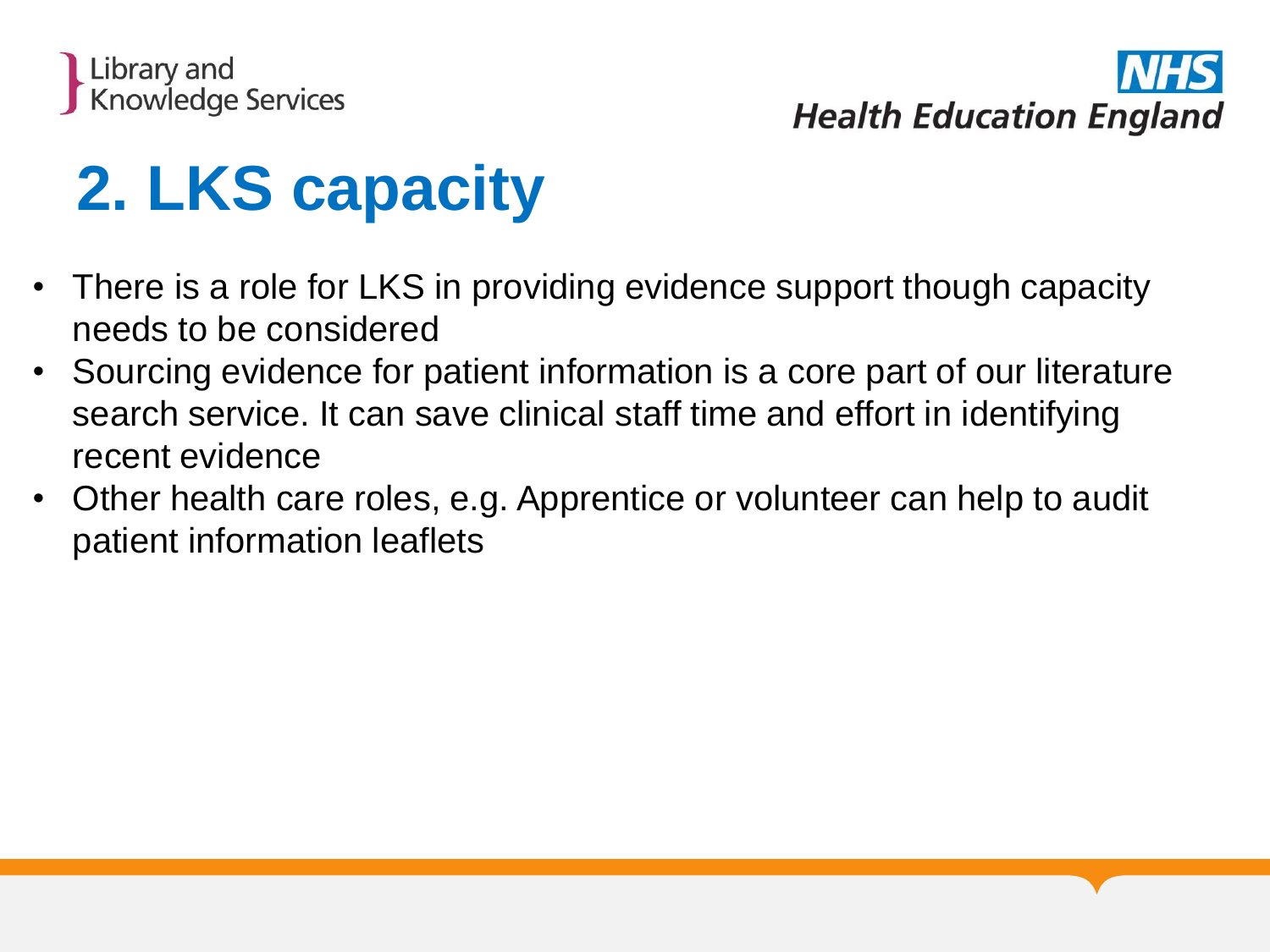

## **3. Organisational culture**

- The success of influencing depends. on organisational readiness
- One success factor is whether there is a responsible individual / group / team in place
- Trusts can focus on language and making the leaflets understandable and factually correct, rather than on actively using the evidence base
- The quality of patient information produced in-house is variable
- Capacity of the person / team responsible for patient information may be limited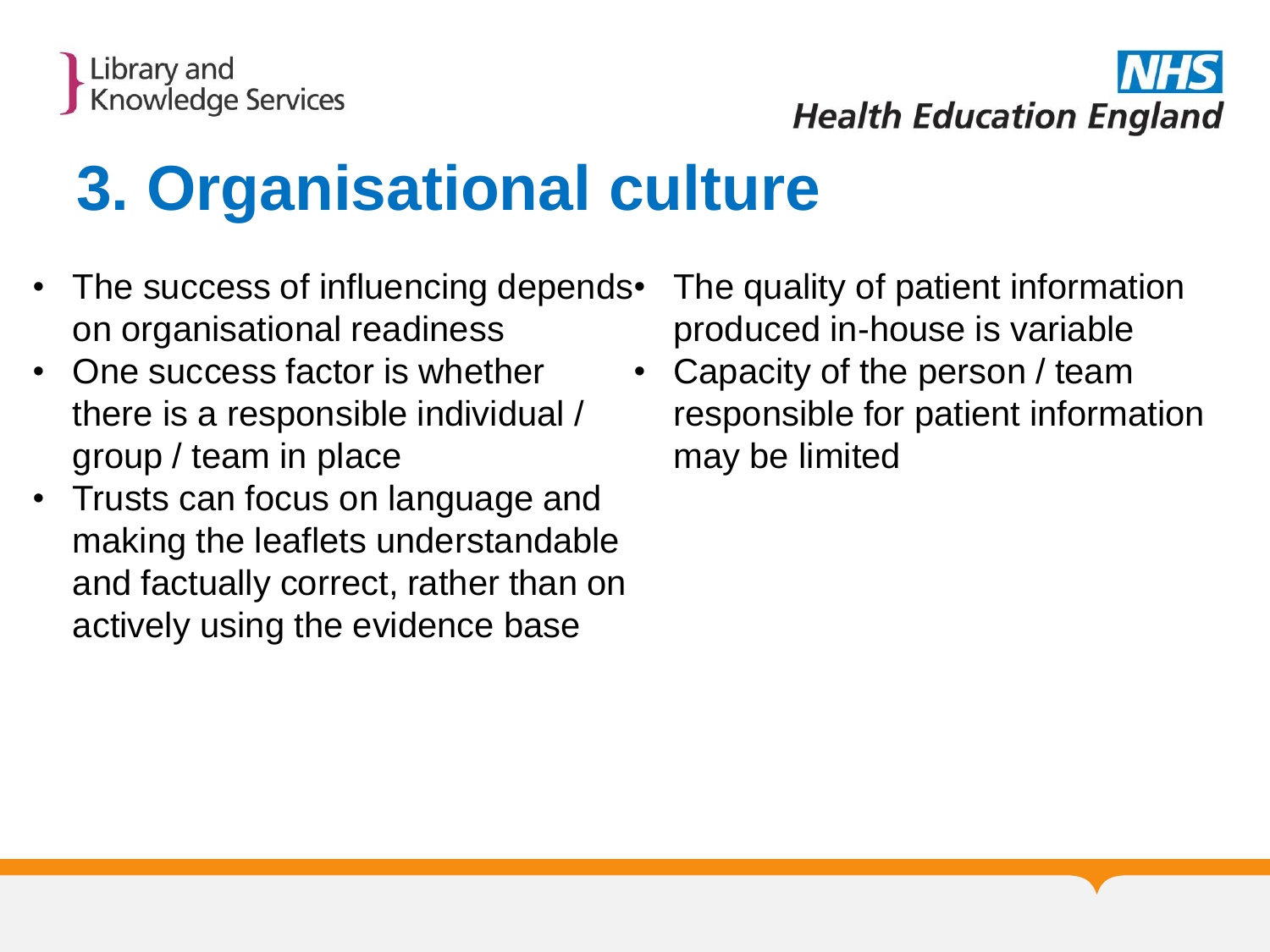## **4. Organisational processes**

- Access to leaflets can vary
- It is not always clear when leaflets were last updated or who was the original author
- LKS involvement often leads to the  $\cdot$ development of a systematic approach to routinely reviewing leaflets
- LKS evidence searching skills aren't always taken advantage of
- Using nationally produced leaflets had its place but there was merit in maintaining leaflets that outlined local procedures
- There may not be sufficient support in place for patient information leaflet authors
- The process described in a patient information policy may not reflect the reality
- Having a documented process brings visibility and governance to the process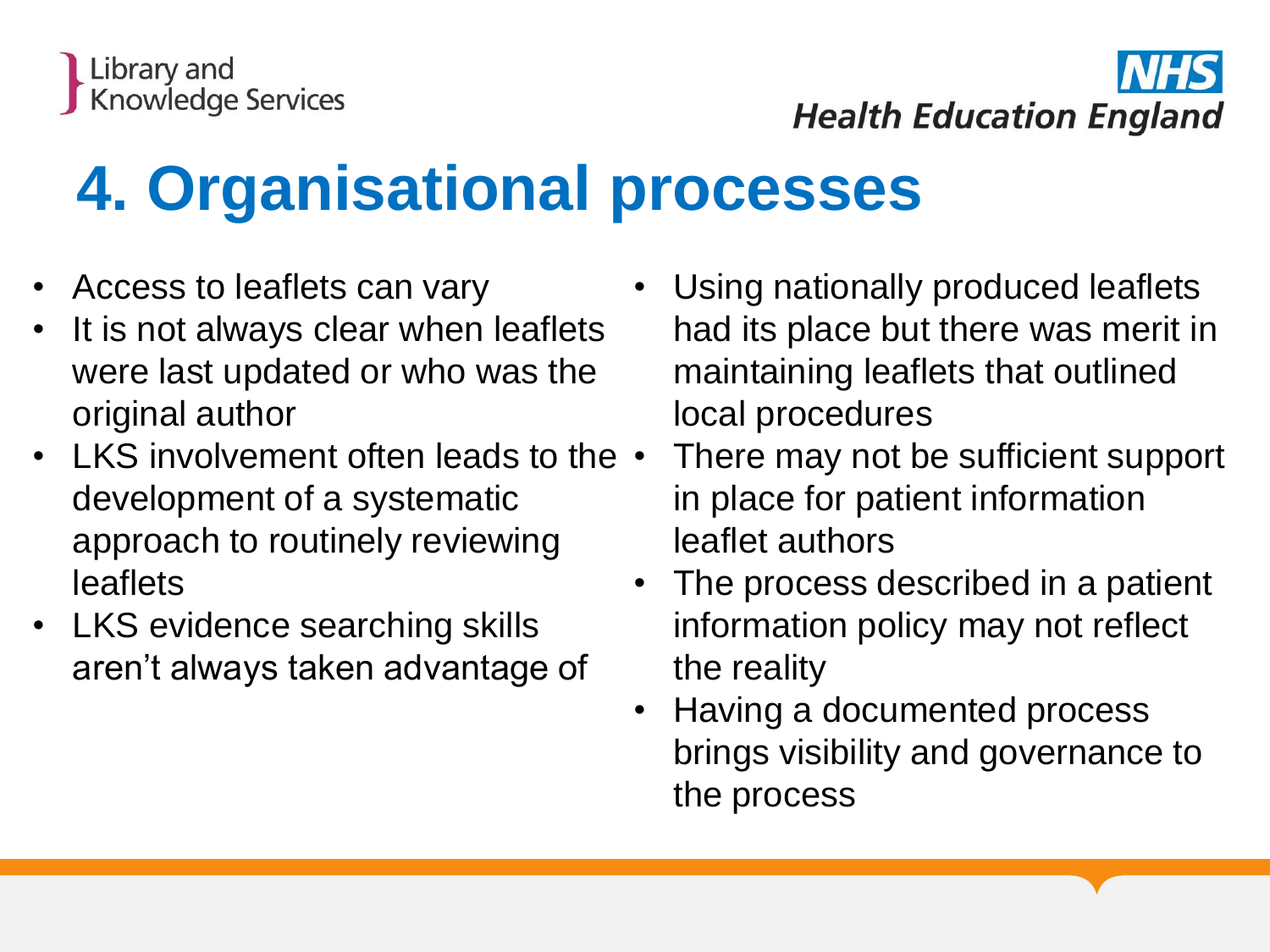

## **5. Influencing**

- It can take time!
- Understanding what processes are  $\cdot$ in place already can help make the case
- Building productive working relationships is key to success
- Think about how to demonstrate impact and cost/benefit of LKS providing this support
- Highlight the "time saving" element
- Suggesting changes can be challenging when influencing clinicians
- Building on existing relationships was important; where an LKS had good links and was already seen as the "go-to" place this was often a stepping stone
- Impending CQC inspection can be a good lever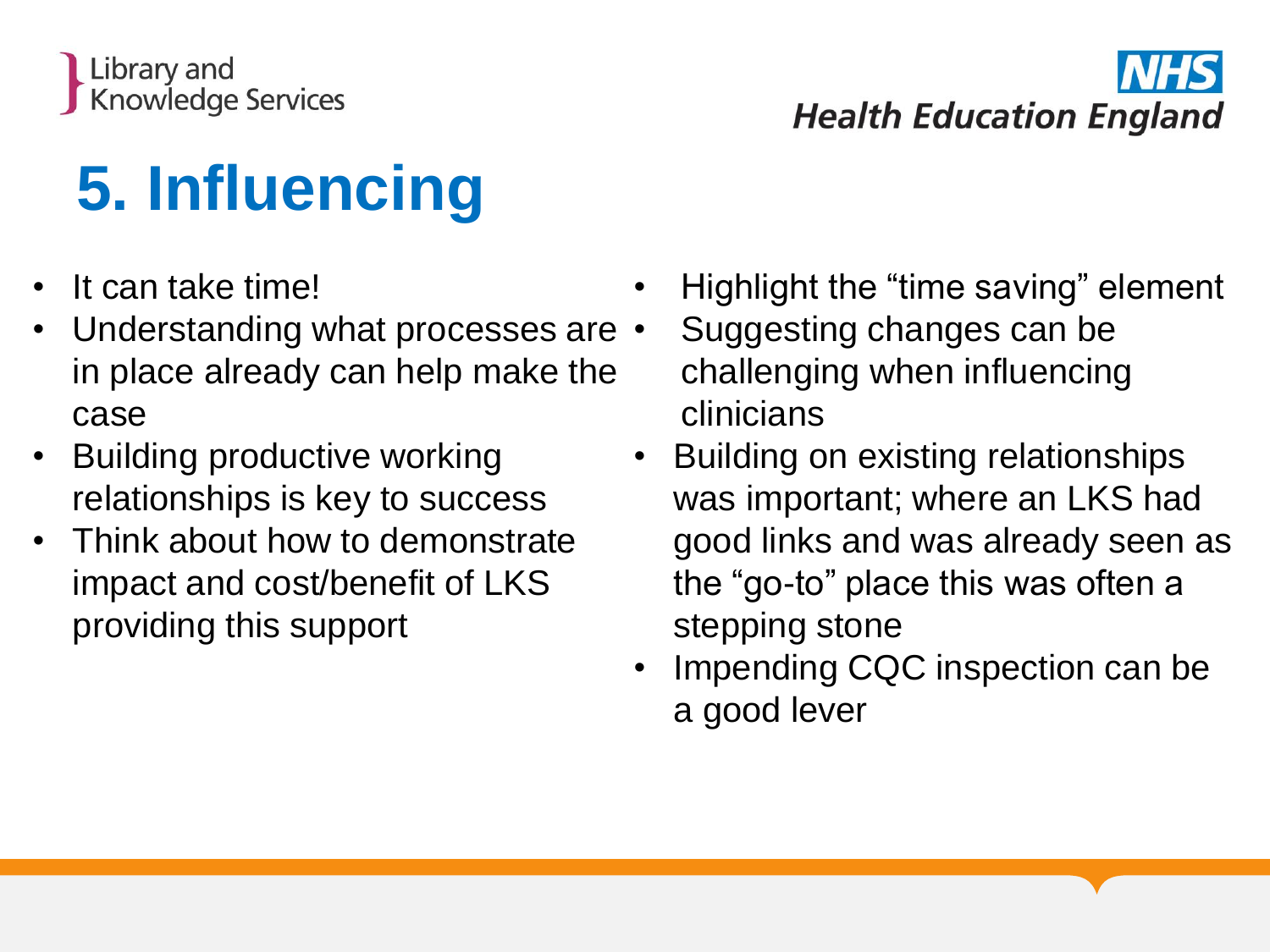

### **6. Literacy**

- Health literacy is also a key component, and the link must be made between high quality information but also presenting it in a meaningful way and not assuming overly high levels of health literacy
- Involving patients and carers can help to enhance patient information by ensuring it is written in plain language and understandable
- LKS have a role in advocating the use of plain language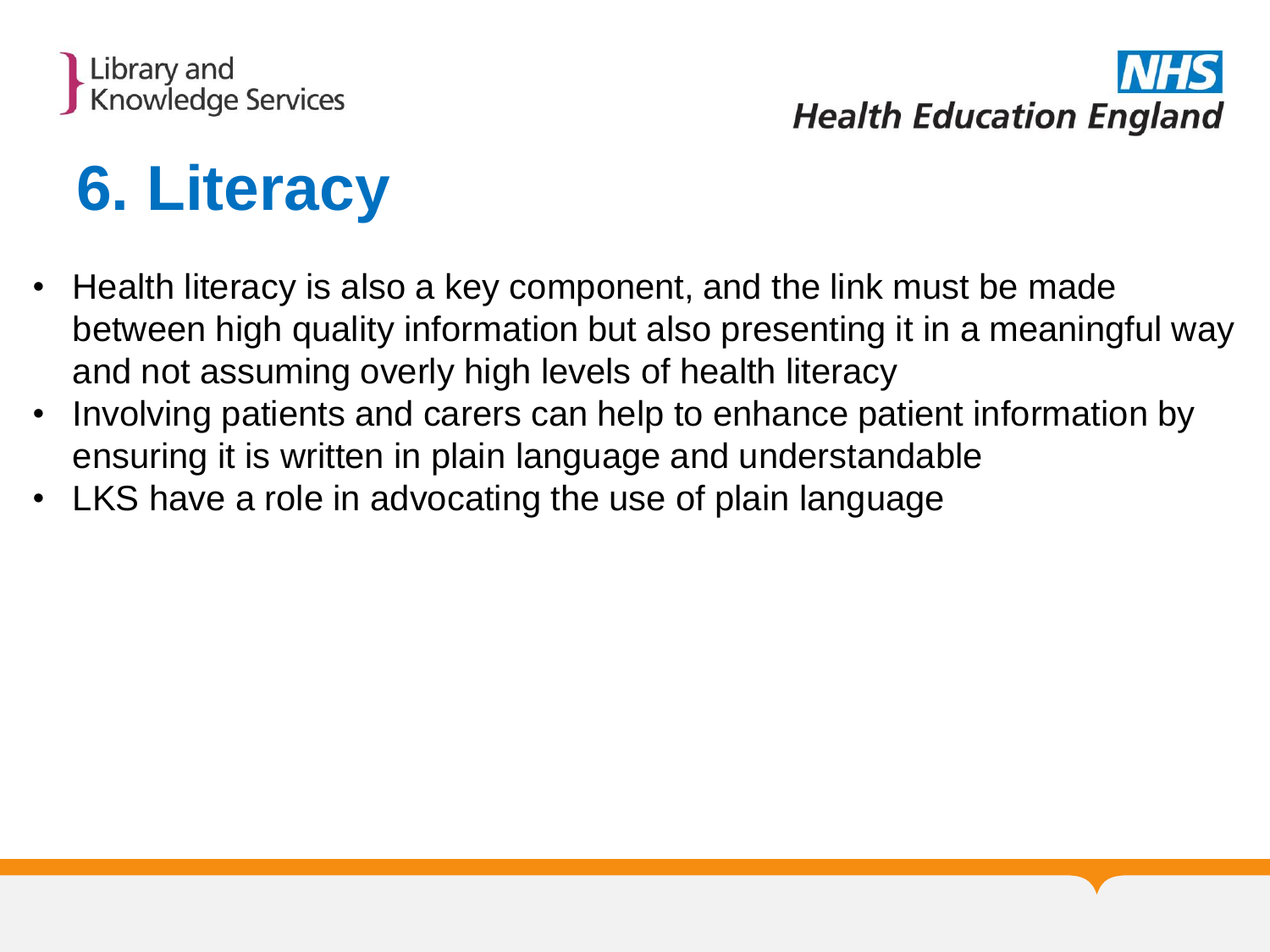



#### **Supporting tools**

- Project report (includes evidence search and case studies)
- [Animation](https://healtheducationengland.sharepoint.com/sites/HealthInformationProjectGroup/Shared%20Documents/Main%20animation_V.2.mp4)
- Stakeholder map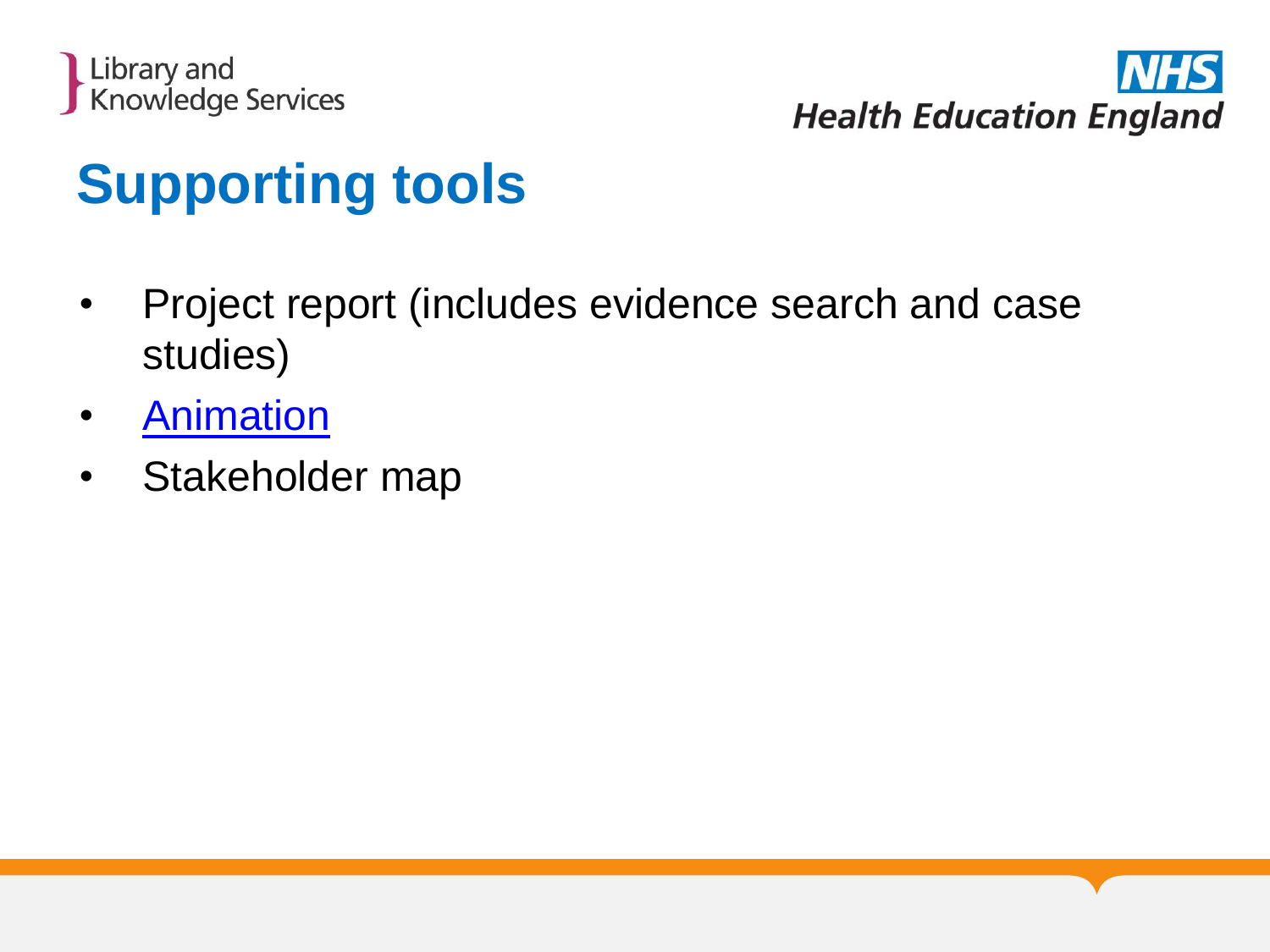

#### **Conclusions**

- Evidence based health information makes a positive contribution to health care systems
- The need for evidence based health information is aligned with a number of high-level strategic priorities and drivers
- Influencing evidence based health information is not straightforward for library and knowledge professionals; our ability to influence is dependent on a range of factors including local organisational culture and priorities
- Capturing learning in LKS networks is valuable and worthwhile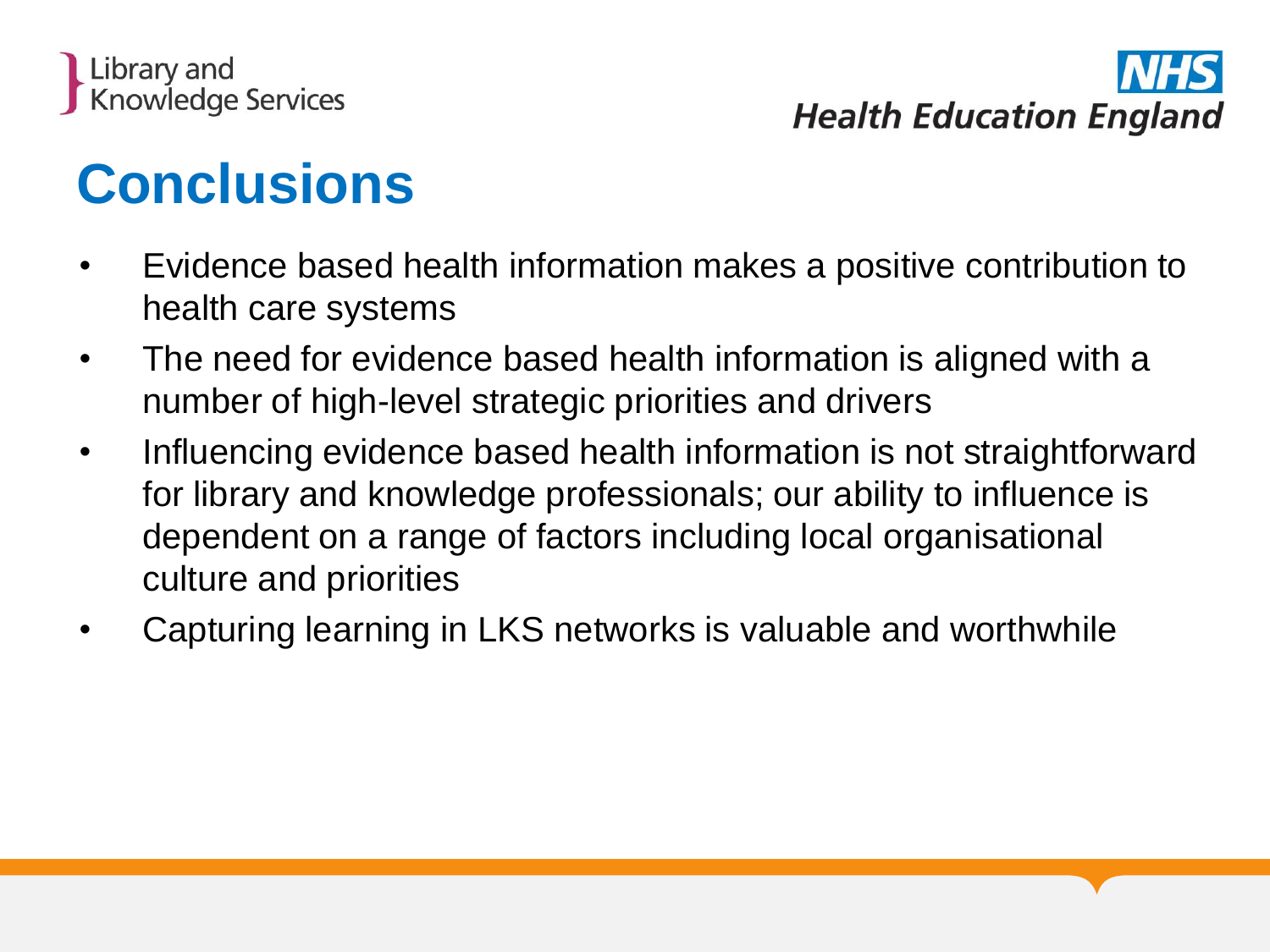



#### **Next steps**

- Sharing our learning:
	- It's Great Up North conference June 2019
	- Regional network meetings through 2018-19
	- International Clinical Librarians Conference October 2019
	- Blog posts
- Online presence (Knowledge for Healthcare webpages) in progress
- Ongoing cross-sector national conversations